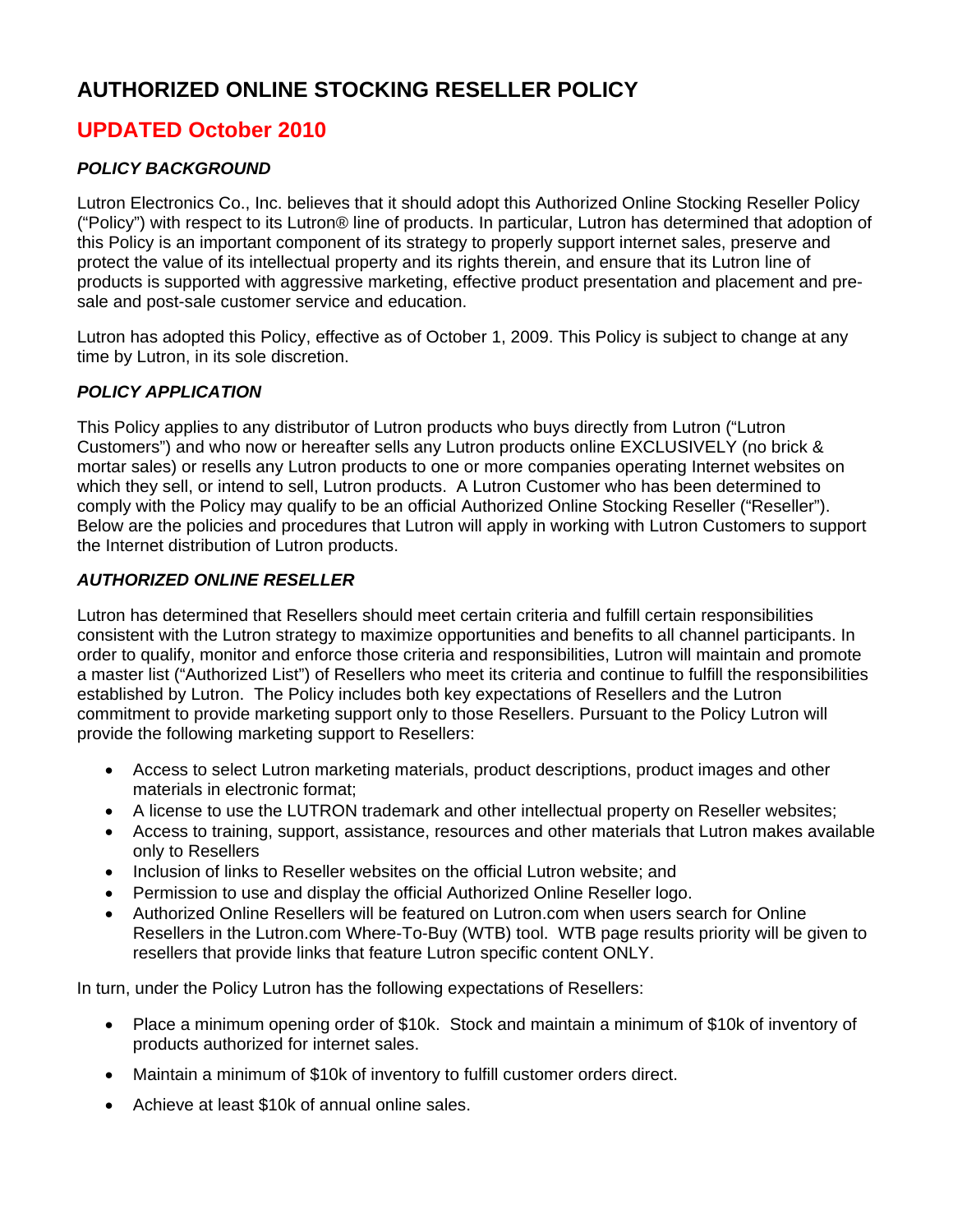- Support applicable new Lutron product introductions with inventory and promotional activities.
- Provide live customer support during normal business hours, M-F. Agree to a minimum of 8 hours (webinar) online customer service training annually.
- Abide by standard freight terms and conditions. Must have ability to fulfill standard product orders from stock (list AA items in gloss). Orders for non "standard" colors, or specialty items, assuming below standard minimum order quantities, will be charged.
- Product Sales authorized for sale in the USA and US territories ONLY, to purchasers located in the USA and US territories ONLY.
- Comply with Lutron standard terms and conditions of sale.
- Fulfill standard orders in 10 days or less
- Provide secure shopping cart and SSL certification for the full online transactional process
- May not use any Lutron brand name in a root URL
- Utilize and maintain Lutron Brand Standards, trademarks and intellectual property according to the guidelines set out in the Lutron Brand and Visual Standards document as judged by the Lutron Web Team. Confirmation of compliance is required prior to launch and includes the submission of sample pages for final launch approval submitted to Brand-Standards@lutron.com
	- o Use Lutron authorized product images and product copy, which can be found under Lutron Assets on our policy web page(http://www.Lutron.com/online-reseller-policy )
		- **Including all product page: product titles, product descriptions, Lutron SKU#, meta** data and Technical Information
- To observe the highest standards of fair dealing, positively contribute to maintaining the reputation of Lutron and its channel partners and refrain from any deceptive practices, including but not limited to bait and switch, misrepresentation of product quantities available for immediate sale, or misrepresentation of product features, consumer benefits or operational characteristics
- To keep and maintain only up-to-date product information and materials regarding Lutron products on their websites
- To maintain certain basic customer service and support functions in serving customers purchasing Lutron products
- Must NOT sell product on eBay or other auction web site.
- Resellers using online advertising (i.e. -banner ads, Pay-Per-Click, etc.) who include any Lutron brand name(s) in the ad must use a destination URL that brings the consumer to a landing page whose content features that brand or product name supported by appropriate product photography and descriptions.
- To comply with certain other policies and criteria applicable to their websites and their marketing and sales of Lutron products as may be announced from time to time.

Authorized Online Stocking Resellers may stock, display, promote and sell the following Lutron nonsystem product groups (Table 1) online (<sup>+</sup>system exceptions).

| Abella   |
|----------|
| AuroRa   |
| Ceana    |
| Claro    |
| Diva     |
| eco-home |

Maestro Rotary Maestro IR Skylark

 $fan$  controls Maestro Wireless<sup>+</sup> Spacer Fassada Maestro Occ/Vac Sensor Toggler/Ariadni Glyder Nova/Nova T<sup>\*</sup> Vareo Lyneo Lx **Radio Powr Savr<sup>t</sup>** Vierti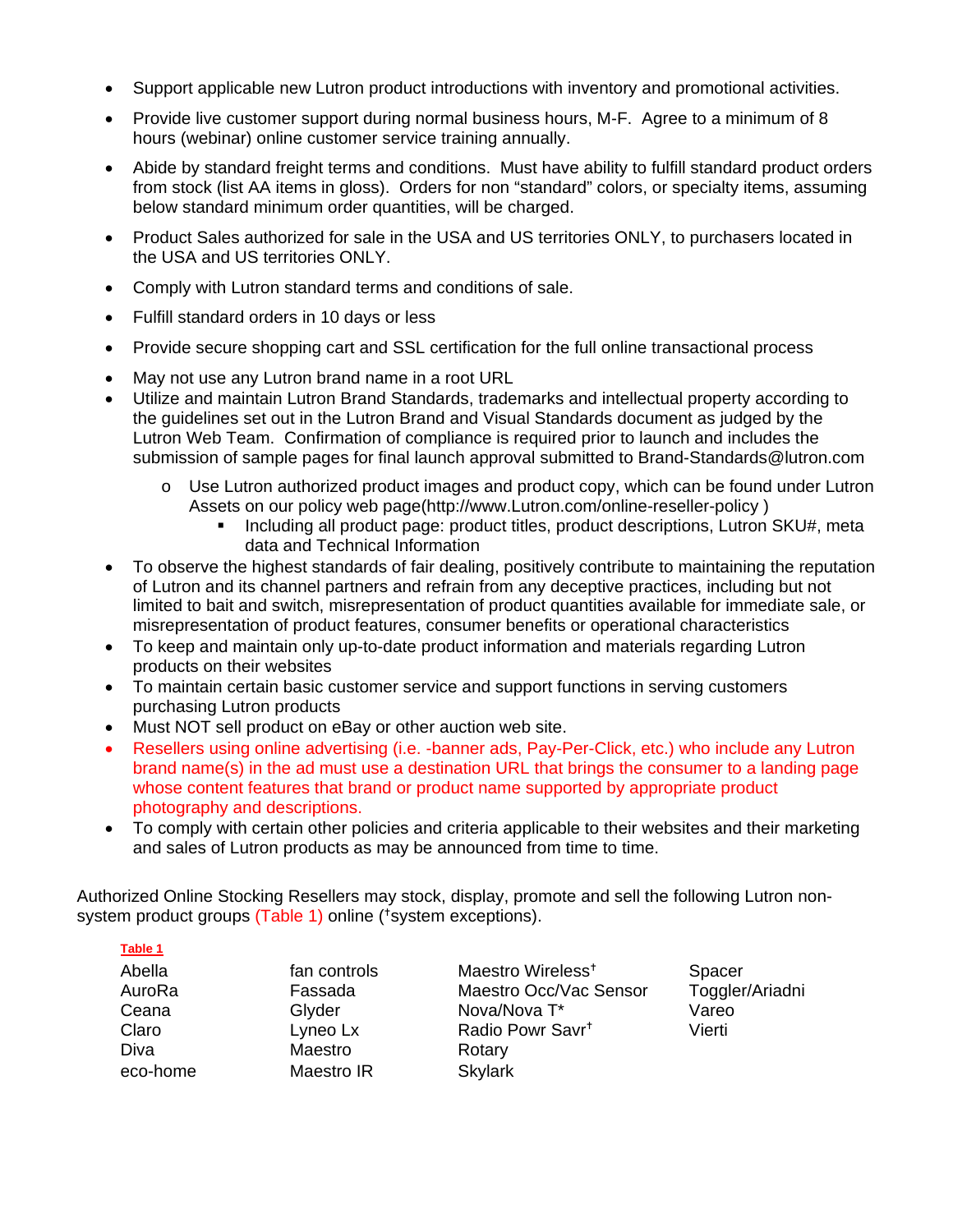Certain other Lutron products (Table 2) can be marketed online but are NOT authorized for consumer sale via an online web site transaction. However, distributors can sell these products to dealers via a private password protected web site. In addition distributors can also send communicates on Lutron product availability, pricing and other information to its dealers (not consumers) via email blasts and fax.

All consumer sales of these products must be in person and must be supported with Design, Installation and Programming on every sale. Public online display of these products MUST be confined to the communications of features, benefits, available components, and an explanation of the reseller's Design, Installation and Programming services. Online content CANNOT include shipping info or rates, product SKU's, product pricing or the ability to place these products in an online shopping cart.

In addition, NO reseller, regardless of target customer type, is permitted to use price driven Comparison Shopping Engines such as Google Product, Shopzilla or Bizrate to promote these products. These requirements apply to the following product groups:

#### **Table 2**

Ballasts – Eco System/Hi Lume HomeWorks QS Radio RA SR Stanza Grafik Eye **LCP** 128 Radio Touch Grafik Eye QS Persona Sivoia QED HomeWorks Quantum

Energi Savr Node Hyperion Solar Adaptor Radio RA 2 XP Switching Systems

## *LUTRON CUSTOMERS' ROLE*

Lutron will take primary responsibility for qualifying Resellers and monitoring compliance with this Policy. In order to be effective, however, Lutron will need the assistance of all of its Customers. Beginning on the effective date of this Policy, Lutron is requiring that all Lutron Customers make it their practice to sell Lutron products intended for resale on the Internet only to Authorized Online Resellers. Among other things, Lutron Customers should take reasonable steps to determine whether orders they receive are intended for Internet resale, verify that the reseller is included on the Authorized List, and refer resellers who wish to become Authorized Online Resellers to the Lutron Internet Policy Coordinator.

• If Lutron determines that a Lutron Customer is selling Lutron products to an internet retailer who is not on the Authorized List, Lutron may

- Refuse to accept any or all new or pending orders from the Lutron Customer;
- If the Lutron Customer is also an Authorized Online Reseller, Lutron may remove the Lutron Customer from the Authorized List; and/or take other action as Lutron deems appropriate.

Lutron has determined that Lutron products should be sold on the Internet only by Resellers who comply with the standards outlined above and who maintain their status on the Authorized List. Lutron may from time to time develop, announce and apply other criteria applicable to Resellers.

## *POLICY VIOLATIONS*

If, after making an investigation into any alleged or discovered violation, Lutron determines to its satisfaction that a Reseller has violated the Policy, Lutron may take one or more of the following steps:

Step 1: Reseller will be notified in writing of the violation. Reseller will have five (5) business days to correct such violation and come into compliance with the Policy.

Step 2: If Reseller fails to correct the violation within five (5) business days from the date the written notice was provided, Lutron will immediately suspend sales to Reseller of the item or items being sold in